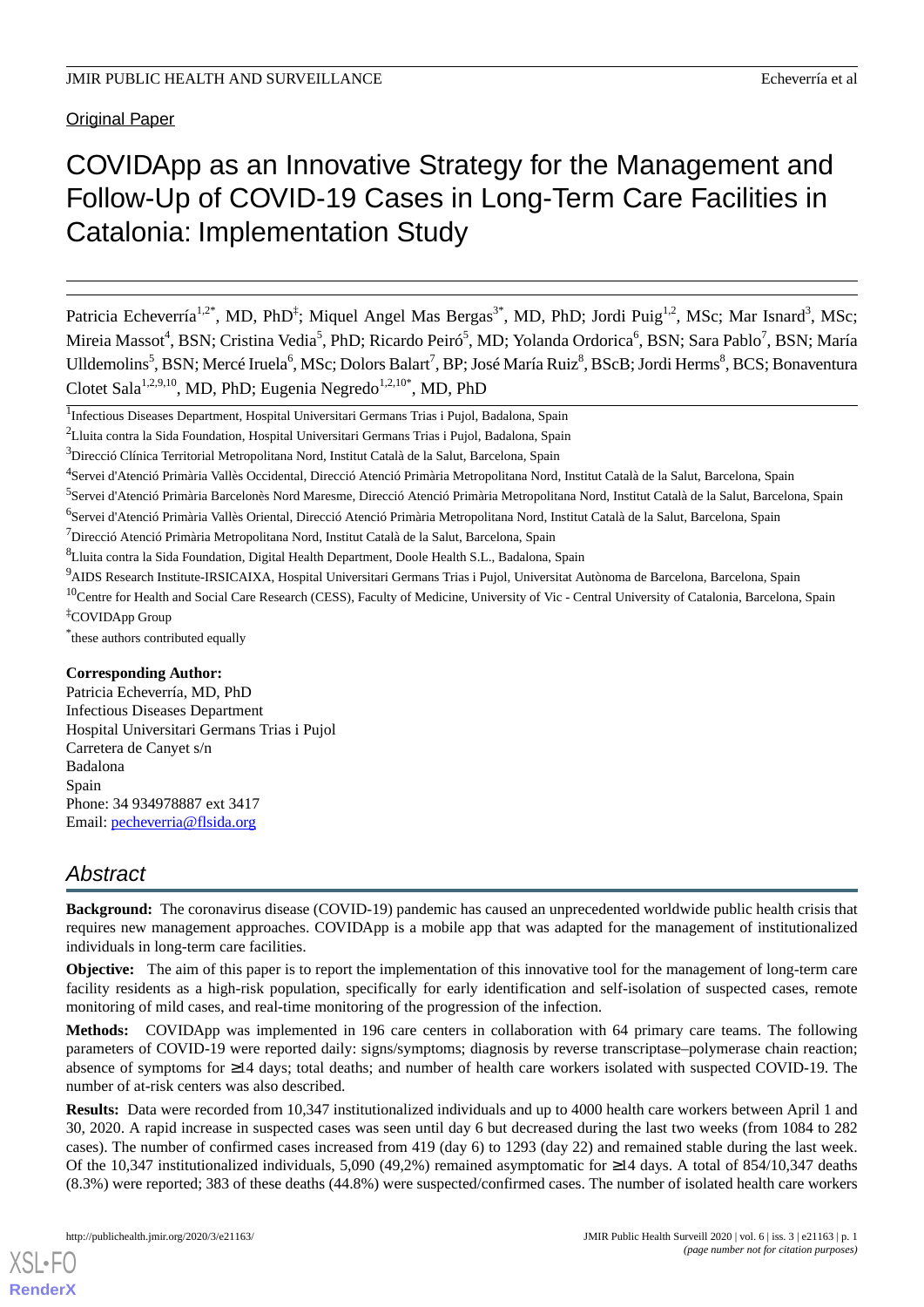#### JMIR PUBLIC HEALTH AND SURVEILLANCE **External and SURVEILLANCE Exhibition** Echeverría et al.

remained high over the 30 days, while the number of suspected cases decreased during the last 2 weeks. The number of high-risk long-term care facilities decreased from 19/196 (9.5%) to 3/196 (1.5%).

**Conclusions:** COVIDApp can help clinicians rapidly detect and remotely monitor suspected and confirmed cases of COVID-19 among institutionalized individuals, thus limiting the risk of spreading the virus. The platform shows the progression of infection in real time and can aid in designing new monitoring strategies.

*(JMIR Public Health Surveill 2020;6(3):e21163)* doi: [10.2196/21163](http://dx.doi.org/10.2196/21163)

#### **KEYWORDS**

COVID-19; mobile health; app; COVIDApp; long-term care facilities; institutionalized individuals; mHealth; elderly; long-term; care; public health; management; surveillance

## *Introduction*

The disease caused by severe acute respiratory syndrome coronavirus 2 (SARS-CoV-2), called coronavirus disease (COVID-19), was initially identified in December 2019 as a case of pneumonia in Wuhan, China [\[1](#page-6-0),[2\]](#page-6-1). COVID-19 has since become a global pandemic that is affecting more than 200 countries worldwide, with more than 3.5 million people infected globally and more than 240,000 related deaths as of April 30, 2020 [\[3](#page-6-2)]. The World Health Organization declared COVID-19 a pandemic on March 11, 2020, and called for coordinated mechanisms to provide a response to the infection across various health sectors [[4\]](#page-6-3). On March 14, the Spanish authorities declared the pandemic to be a national emergency [[5\]](#page-6-4).

The rapid spread of the infection and its severity in a considerable percentage of patients has necessitated unprecedented public health measures. Health systems worldwide are working against the clock and taking exceptional measures to address the crisis. Health professionals require methods to detect, treat, and monitor patients with COVID-19 effectively and efficiently and to prevent further transmission of the disease.

The health crisis generated by COVID-19 requires new approaches to disease management, especially in the case of older individuals, as this population is especially vulnerable to severe illnesses and early data point to higher mortality from COVID-19 in this population than in young and middle-aged patients [[6](#page-6-5),[7\]](#page-6-6). In addition, the high risk of transmission of COVID-19 in long-term care facilities (nursing homes and other institutions) with vulnerable populations and the resulting challenge of controlling the epidemic in these settings have necessitated innovative responses [\[8](#page-6-7),[9\]](#page-6-8). In this sense, expert recommendations indicate that medical decisions should include rapid screening to identify suspected cases early and to facilitate on-site management or transfer to hospital, as applicable [\[10](#page-6-9)].

Given this scenario, we adapted a mobile health app that was designed in 2015 [\[11](#page-6-10)] and that has since been used for the clinical management of HIV-infected persons in our HIV Unit (+Approp). For the last two years, the app has been used in additional scenarios, such as clinical management of the general population and of patients with chronic conditions (Doole Health). COVIDApp is an adapted version of this app that aims to address the current COVID-19 crisis by closely monitoring institutionalized subjects and their contacts through providing remote medical attention. The objective of this paper is to report

the use of this innovative tool for the management of long-term care facility residents as a high-risk population, specifically for early identification and self-isolation of suspected cases, remote monitoring of mild cases, and real-time monitoring of the progression of the infection.

## *Methods*

#### **Study Design, Objectives, and Population**

We describe the implementation of a mobile app (COVIDApp) for the management of COVID-19 in institutionalized persons in long-term care facilities (older residents and individuals with physical and mental disabilities). This innovative strategy addresses the COVID-19 pandemic by intervening in prevention, care, and epidemiology.

The COVIDApp tool was optimized to meet the following objectives: early identification and self-isolation of persons suspected of having COVID-19 for rapid diagnosis of positive cases by real-time reverse transcriptase–polymerase chain reaction (RT-PCR), thus minimizing the risk of transmission in long-term care facilities; remote treatment and monitoring of mild cases of COVID-19 self-isolating at nursing homes when indicated; and real-time monitoring of the progression of the infection and its consequences in these at-risk facilities.

A total of 196 care centers (169 nursing homes and 27 institutions for people with physical and mental disabilities) participated in collaboration with 64 primary care teams from the northern area of Barcelona, Catalonia (Barcelonès Nord, Maresme, Vallès Oriental, and Vallès Occidental Valles), which has a reference population of 1,986,032 inhabitants. In Catalonia, the entire population is covered by publicly financed health services, and universal care is provided by primary care teams and hospitals. Regarding long-term care facilities, although some of these facilities are private, all citizens are covered by public health services. For that reason, each long-term care facility has a primary care team of reference.

We began using COVIDApp as a support tool for the clinical response of primary care teams to the epidemiological crisis on April 1, 2020. The data reported in this paper were registered on the platform between April 1 and 30, 2020.

#### **Endpoints**

The parameters reported by health care staff at each institution with respect to all residents and caregivers were the number of persons with signs and/or symptoms of COVID-19

 $XS$  • FO **[RenderX](http://www.renderx.com/)**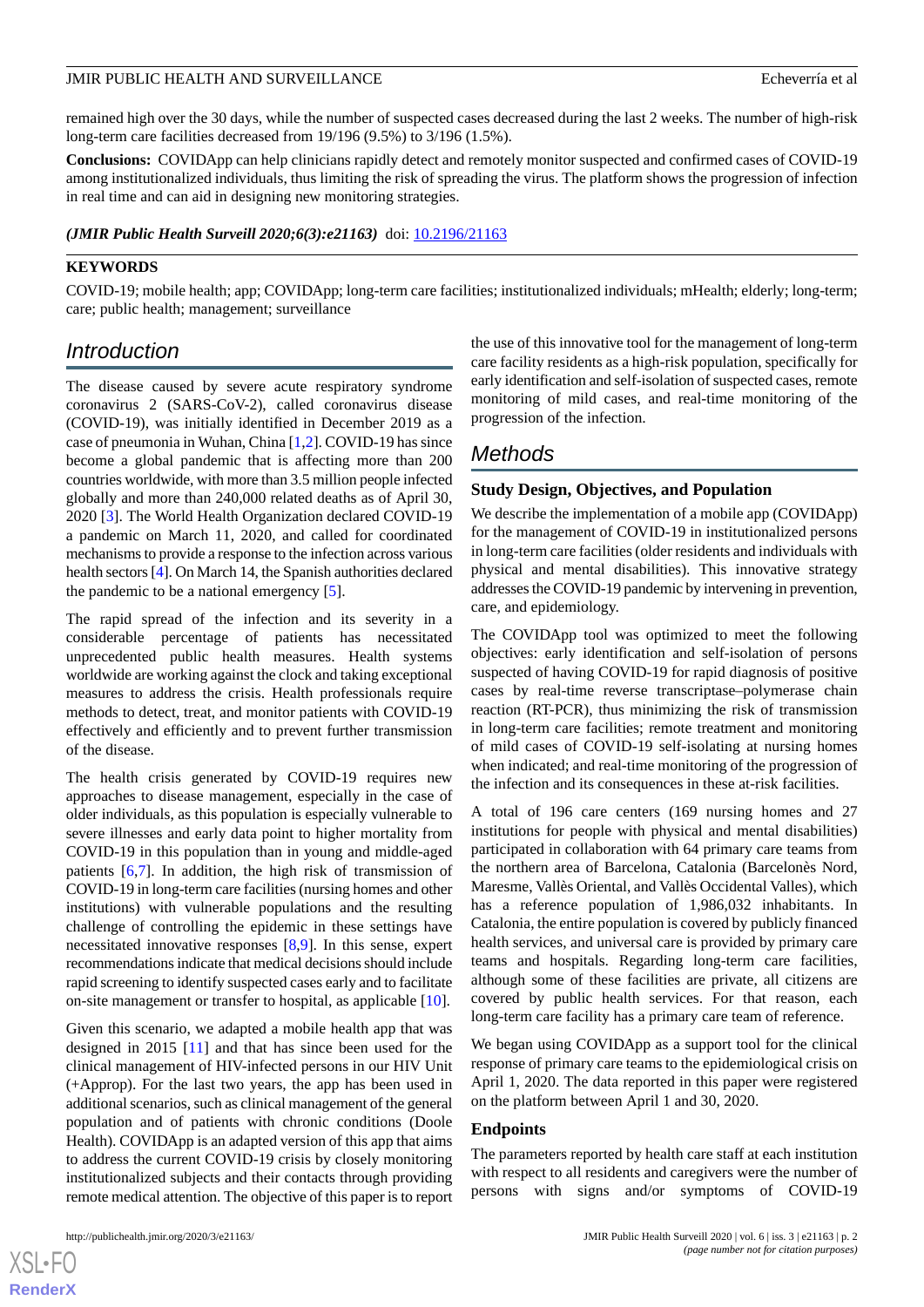#### JMIR PUBLIC HEALTH AND SURVEILLANCE **External and SURVEILLANCE Exhibition** Echeverría et al.

(suspected/symptomatic cases), number of persons with a diagnosis of SARS-CoV-2 by RT-PCR, number of residents remaining asymptomatic for more than 14 days, total number of deaths and deaths in suspected cases, number of suspected cases in health care workers, and number of isolated health care workers (confirmed cases, suspected cases, or contacts).

The number of high-risk facilities was also described. We categorized a long-term care facility as a high-risk center if it presented one or more of the following risk factors for two or more consecutive days: reporting by long-term care facility managers of difficulties managing the crisis (requiring action from local or regional authorities), reduced number of available health care professionals due to suspected or confirmed infection, lack of personal protective equipment (PPE) or need to disinfect the area, and situations where primary care teams detected that long-term care facility staff experienced difficulties complying with clinical recommendations or understanding epidemiological recommendations for prevention of new infections.

#### **COVIDApp Functions**

COVIDApp is an easily accessible mobile health app that is available in the Google Play Store for the Android platform and in the Apple Store in iOS format; the app facilitates direct communication between long-term care facilities and primary care teams. Health personnel can access the app from any computer through a webpage. However, only authorized personnel can access the back office of the app to upload patients' information.

COVIDApp provides information on facility residents in real time, including vital signs (eg, temperature, heart and respiratory rate, blood pressure, and oxygen saturation rate) and symptoms (eg, cough, expectoration, dyspnea, vomiting, diarrhea, or confusion). The platform provides a daily report of the numbers of suspected or confirmed COVID-19 cases, isolated cases, people remaining asymptomatic for more than 14 days, and deaths. COVIDApp also enables communication via chat or video between the health care team and the patient's family and can be used to send different types of messages (eg, recommendations or treatment protocols), although this tool has not yet been activated. The app is implemented using redundant servers, periodic and encrypted backups, information encrypted via transport layer security (TLS) and HTTPS, and an Amazon Web Services global cloud infrastructure.

COVIDApp functions in various stages. First, vital signs and symptoms from all suspected cases are monitored daily at an individualized frequency (1 to 3 times per day) by health personnel at the institutions and are collected in the platform in real time. An immediate alert is sent to the primary care team through activation of an alarm via the app when people develop signs or symptoms related to COVID-19. Second, following an alarm, a clinical assessment by the primary care team is planned within 12 to 24 hours. Third, after the initial assessment, several measures are recommended, as follows: preventive epidemiological recommendations such as compartmentalization of specific areas and isolation of suspected cases and contacts; measures for staff to prevent infection, including PPE; RT-PCR testing; and reassessment of isolation measures based on test

 $XS$ -FO **[RenderX](http://www.renderx.com/)** results. Fourth, suspected cases are isolated until the RT-PCR test result is available (within 24 hours), and cases who test positive for SARS-CoV-2 remain isolated and quarantined, receive appropriate treatment, and are monitored twice daily. Fifth, clinical progress (vital signs, symptoms, and clinical opinion) is reported daily by the long-term care facility staff via the app. Finally, clinical treatment is provided based on an individualized care plan: mild cases receive acute and supportive treatment, severe cases are transferred to hospital, and more severe cases may receive end-of-life palliative care. All patients remain in the center, except for severe cases, who are transferred to hospital.

## *Results*

During 30 days of follow-up using the platform, we managed data from more than 10,000 institutionalized individuals and up to 4000 health care workers. These data are a key element of the project and are shown in [Table 1](#page-3-0). The table shows the number of residents along with the percentages of centers that reported data on the platform each week. Because the numbers varied over the 30 days depending on the mobility of some residents, the number of deaths, and the number of centers reporting data daily on the platform, we present the data available at the end of each week throughout the 30-day period. The percentage of the 196 institutions that reported data was very high and increased over time, from 174 (88.8%) at day 9 to 190 (96.9%) at day 30.

[Figure 1](#page-3-1) shows the information provided by long-term care facility staff on suspected/symptomatic and confirmed COVID-19 cases over time. A rapid increase in the number of suspected cases was seen until day 6; this number remained stable until day 14 and decreased during the last 2 weeks.

In contrast, the number of confirmed COVID-19 individuals increased progressively until day 22 and remained stable during the last week. Over the 30 days, the number of residents asymptomatic for more than 14 days was stable (5,090 of 10,347 (49.2%), [Figure 2\)](#page-3-2).

Long-term care facilities reported a total of 854/10,347 (8.3%) institutionalized deaths during the 30 days; of these, 383 (44.8%) were suspected/confirmed cases. [Figure 3](#page-4-0) shows the progress of the deaths over the 30 days; increases were observed in both the total number of deaths and the deaths among suspected/confirmed cases during the first 2 weeks, followed by a progressive decrease. This decrease was more marked from the third week onward.

[Figure 4](#page-4-1) shows the progress of suspected cases and isolated cases by center among health care staff working in long-term care facilities. The number of isolated health care workers (suspected or confirmed cases or contact with a confirmed case) remained high over the 30 days, although the number of suspected cases decreased during the last 2 weeks; this decrease became more apparent during the last week.

The number of long-term care facilities considered to be high-risk for COVID-19 decreased progressively from 19/196 (9.7%) to 3/196 (1.5%).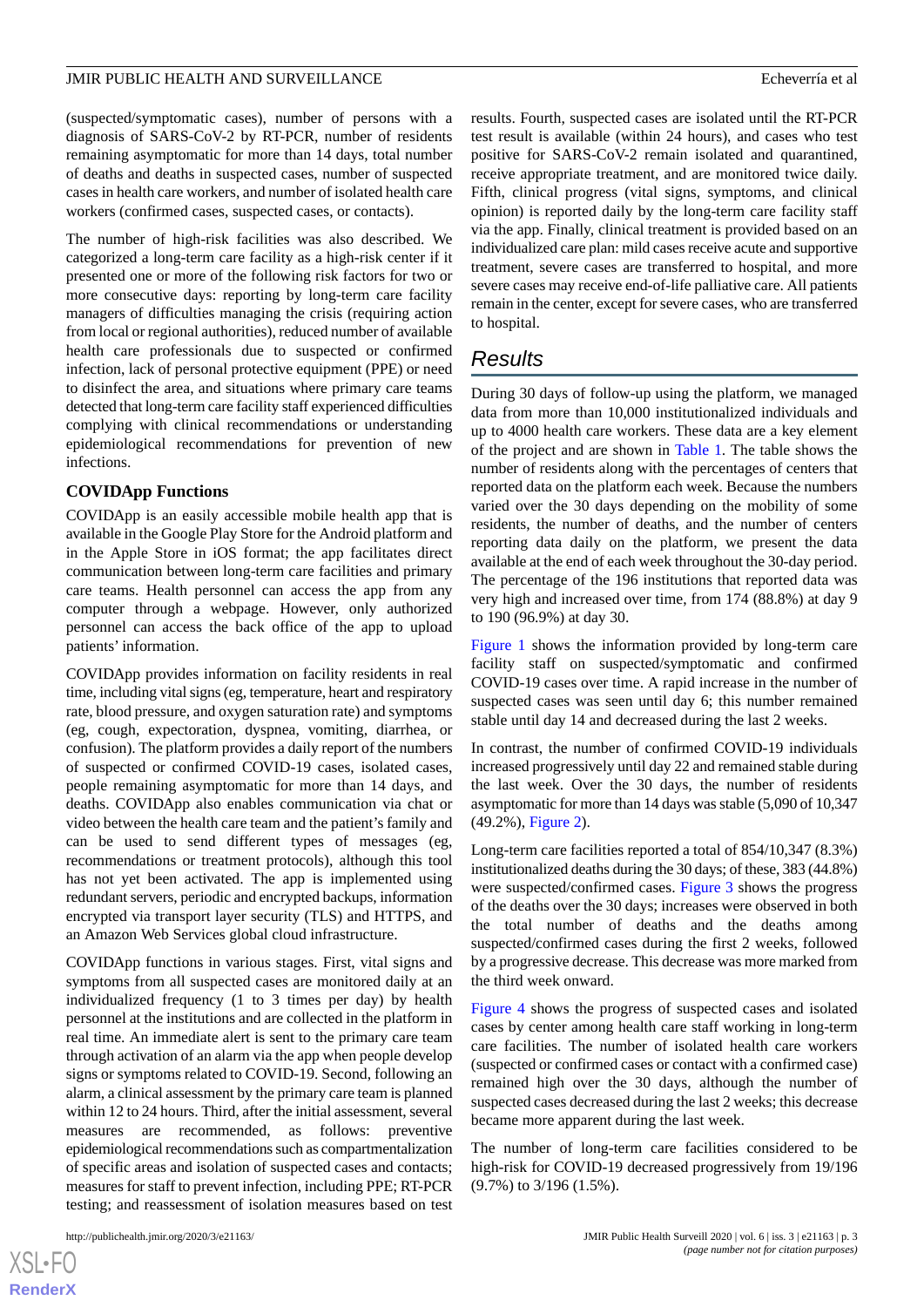#### JMIR PUBLIC HEALTH AND SURVEILLANCE Echeverría et al

<span id="page-3-0"></span>**Table 1.** Weekly data on the number of institutionalized residents, percentages of centers that reported data on the COVIDApp platform, and number of facilities considered to be high-risk.

| Week (2020) | Residents, n | Centers that reported data, $n$ $%$ ) | High-risk centers, $n$ $(\%)$ |
|-------------|--------------|---------------------------------------|-------------------------------|
| April 9     | 10,347       | 174 (88.8)                            | 19(9.7)                       |
| April 16    | 10,089       | 177(90.3)                             | 8(4.0)                        |
| April 23    | 9909         | 187 (95.4)                            | 5(2.5)                        |
| April 30    | 9785         | 190 (96.9)                            | 3(1.5)                        |

<span id="page-3-1"></span>Figure 1. Numbers of suspected/symptomatic cases and confirmed cases of coronavirus disease among residents as reported by long-term care facility health care staff through COVIDApp over 30 days.



<span id="page-3-2"></span>Figure 2. Numbers of residents who were asymptomatic for coronavirus disease for more than 14 days as reported by long-term care facility health care staff through COVIDApp over 30 days.



[XSL](http://www.w3.org/Style/XSL)•FO **[RenderX](http://www.renderx.com/)**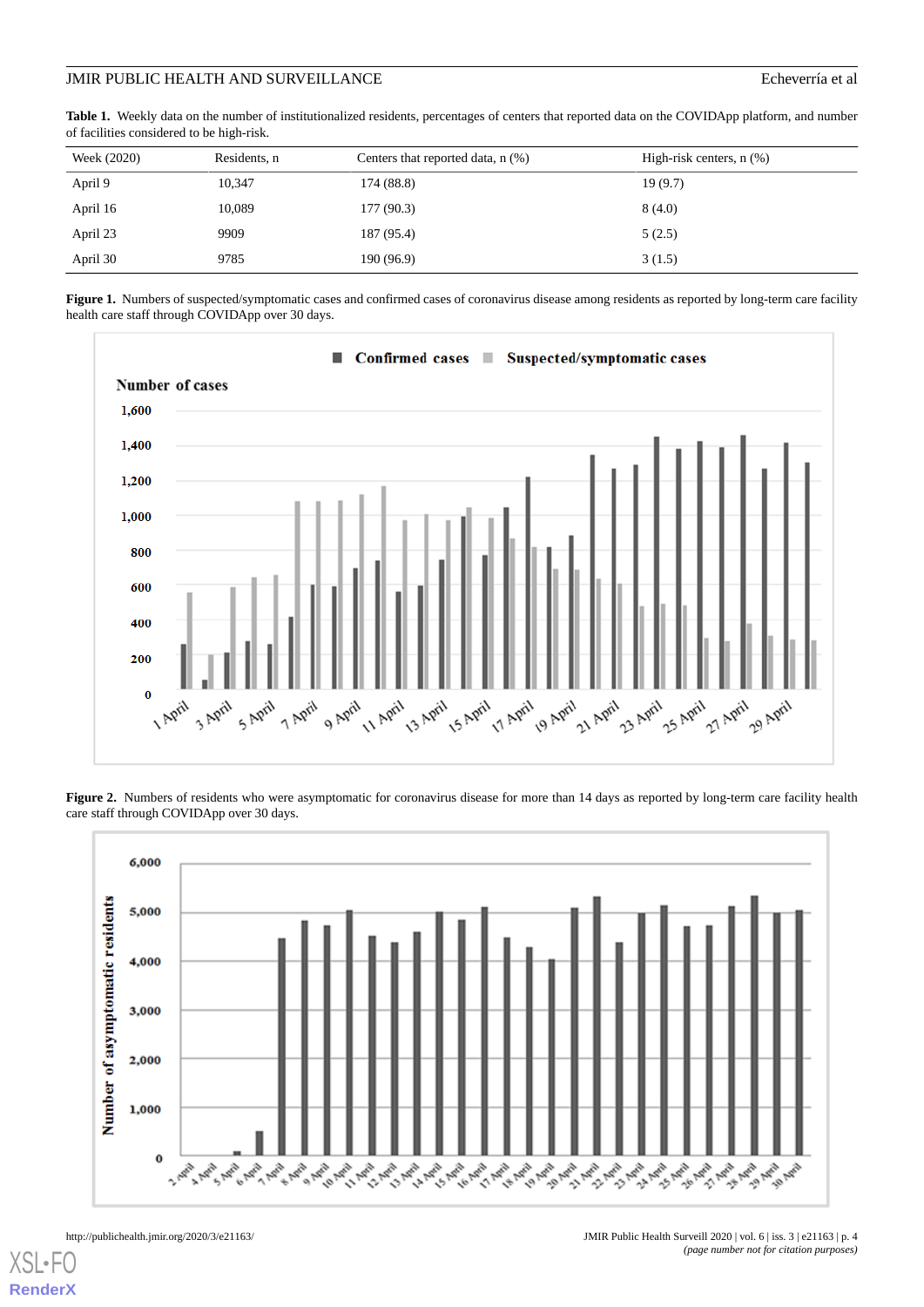#### JMIR PUBLIC HEALTH AND SURVEILLANCE Echeverría et al

<span id="page-4-0"></span>Figure 3. Total number of deaths and deaths in suspected/confirmed cases among residents, as reported by LTCF health care staff over 30 days.



<span id="page-4-1"></span>**Figure 4.** Number of suspected cases in health care workers and number of isolated health care workers, as reported by LTCF healthcare staff over 30 days.



## *Discussion*

[XSL](http://www.w3.org/Style/XSL)•FO **[RenderX](http://www.renderx.com/)**

#### **Principal Findings**

Our app helped institutional staff from long-term care facilities and primary care clinicians address the COVID-19 pandemic by providing a new channel for real-time communication. The strategy was focused on 3 actions: first, early detection of suspected COVID-19 cases and rapid development of epidemiological actions such as self-isolation of suspected cases and contacts and relocation after positive or negative results;

second, remote management of mild COVID-19 cases treated in institutions; and third, knowledge of progression of the infection in long-term care facilities (progress of confirmed cases, isolated and asymptomatic residents, number of isolated health care workers, and management of risk of spreading the infection in LTCF with a high number of risk factors for negative outcomes).

With data and guidelines still in development, health care professionals are fighting the COVID-19 pandemic on multiple fronts, and support tools are needed to manage the situation due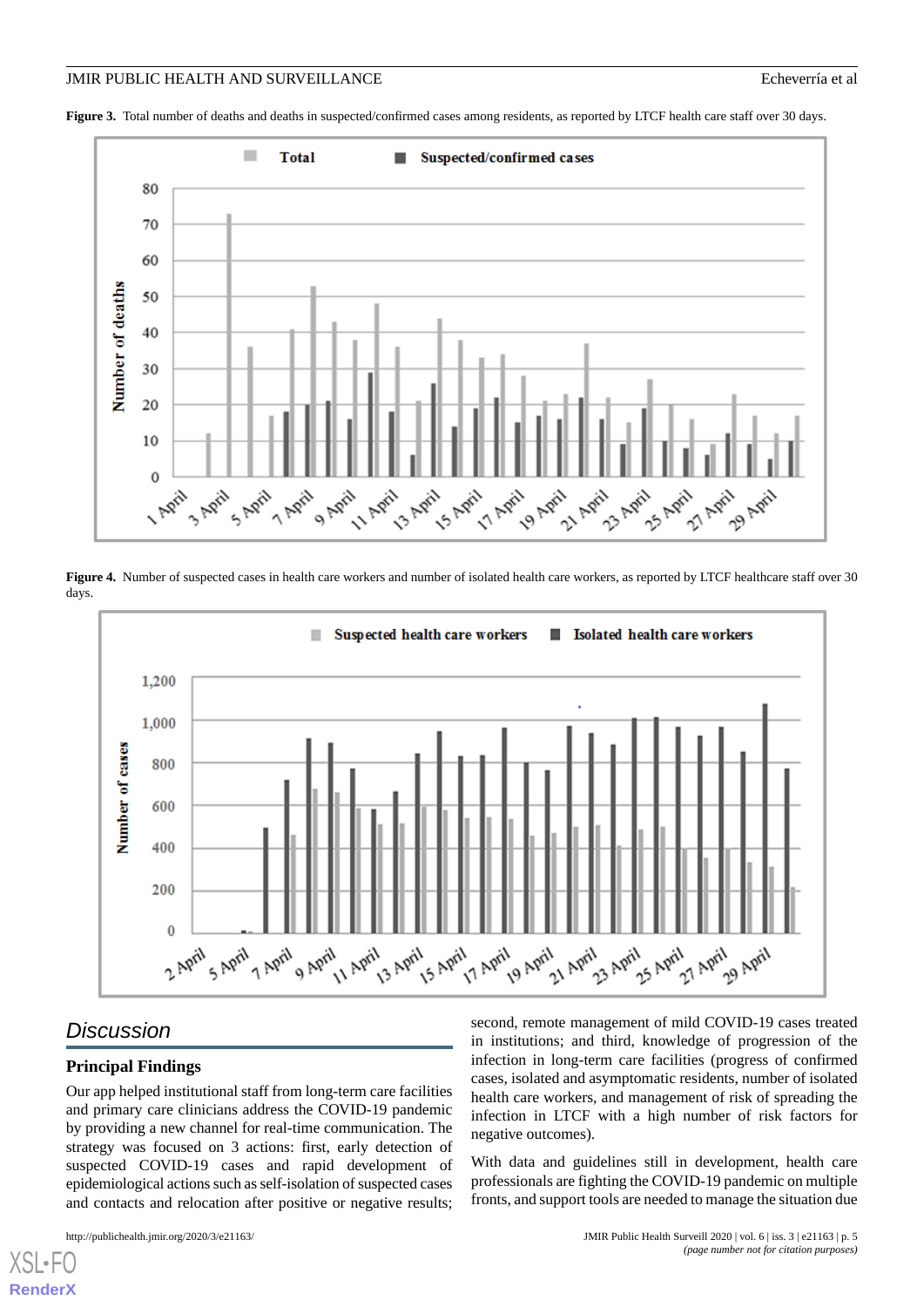#### JMIR PUBLIC HEALTH AND SURVEILLANCE **External and SURVEILLANCE Exhibition** Echeverría et al.

to the complete saturation of national health systems (both primary and hospital care). In this context, telemedicine could be promoted for early diagnosis, patient isolation, and contact tracing. However, few data have been reported to date with respect to the use of technological platforms in the management of the COVID-19 pandemic [\[12](#page-6-11)-[16\]](#page-6-12). Preliminary data indicates that telemedicine technologies, particularly video consultations, have been enhanced and scaled up to reduce the risk of transmission by monitoring symptomatic individuals in the United Kingdom [\[13](#page-6-13)] and the United States [[14](#page-6-14)[,15](#page-6-15)]. In France, Rolland et al [[17\]](#page-6-16) described the use of telemedicine to advise and support older people in nursing homes through a website that enables direct contact between a senior geriatrician and centers for older people. Much like our system, this approach enables diagnosis and monitoring of cases with COVID-19 in a care setting by mobile teams. However, no epidemiological data have yet become available from these studies.

Despite the limitations imposed by the COVID-19 pandemic, we were able to monitor the progress of the infection over 4 weeks of the pandemic in our area. We observed an initial gradual increase in the number of suspected and confirmed cases of COVID-19 with subsequent stabilization, together with a decrease in the number of deaths and an increase in the number of residents without symptoms for more than 14 days. Among health care workers, the number of suspected cases decreased during the last weeks of the study. COVIDApp enabled us to intervene proactively by isolating residents with suspected infection early and by monitoring contacts, not only among residents but also among health care workers, who are at high risk of COVID-19 infection. In this sense, the app proved to be a powerful tool for monitoring individuals living in health care institutions and the status of long-term care facilities and their health care workers during the COVID-19 pandemic. Consequently, the number of high-risk centers decreased during the study period. Monitoring centers at high risk of infection by detecting key risk factors appears to be essential if we are to minimize the spread of COVID-19 in long-term care facilities. The factors contributing to the vulnerability of these facilities were summarized by McMichael et al [[18\]](#page-6-17) as follows: working while symptomatic or working in more than one facility; inadequate familiarity with and adherence to standard, droplet, and contact precautions and eye protection recommendations; difficulty implementing infection control practices, including inadequate supplies of PPE and other items (eg, alcohol-based hand sanitizer); delayed recognition of cases because of a low index of suspicion, limited testing availability, and difficulty identifying persons with COVID-19 based on signs and symptoms alone.

Our strategy was based on detection and monitoring of suspected cases but also has a double epidemiological objective: to reduce transmission in a vulnerable population (residents and long-term care facility health care workers) and to monitor the progress of the infection in these centers [[8](#page-6-7)[,10](#page-6-9),[19\]](#page-6-18). Several authors have suggested that the consequences of insufficient response to epidemics in long-term care facilities could be severe in older persons, who are by definition frail and immunologically naïve to the virus [\[9,](#page-6-8)[20\]](#page-6-19).

## **Limitations**

Our tool was implemented in the midst of a pandemic, which necessarily implies a series of limitations. First, data must be interpreted with caution because they are reported and registered by long-term care facility staff for use in clinical care planning, although the data were validated by the primary care teams. Second, despite our conviction of the usefulness of the tool, implementation was difficult to consolidate due to the complexity of reporting the clinical status of individuals, especially in long-term care facilities experiencing multiple difficulties managing the crisis. In the near future, it will be necessary to work more closely with the staff of these facilities to improve individual reporting of signs, symptoms, and other clinical information as well as to introduce additional functionalities of the app. The need for rapid implementation of the app resulting from the urgency of the situation enabled us to manage COVID-19 in these centers; however, continuous changes in the platform have been necessary to ensure universal implementation and to optimize clinical data (monitoring of symptoms and vital signs and inclusion of additional clinical and epidemiological data). In addition, other aspects (eg, laboratory data, adherence to treatment, and adverse events) must be tested in future analyses under conditions of clinical practice.

#### **Conclusion**

The COVID-19 pandemic has highlighted the need to optimize existing resources to prevent the collapse of health systems. COVIDApp is an innovative tool that can help clinicians rapidly detect and remotely monitor suspected and confirmed cases of COVID-19 in institutions, thus limiting the risk of spreading the virus. In addition, the platform shows the characteristics and progression of the situation in real time, thus facilitating the design of strategies tailored to a specific setting. Cost-benefit studies are necessary to measure the real benefits of such strategies.

#### **Acknowledgments**

This work was supported by the Lluita contra la Sida Foundation, Barcelona, Spain.

#### **Authors' Contributions**

PE, MAM, JP, BC, and EN participated in the conception and design of the study; MI, MM, MV, RP, YO, SP, UMP, IM, and BD participated in the acquisition of data; and all authors participated in the drafting and critical review of the submitted manuscript. All authors read and approved the final manuscript. The authors would like to specially thank JMR and JH for the development of the app and data analysis.

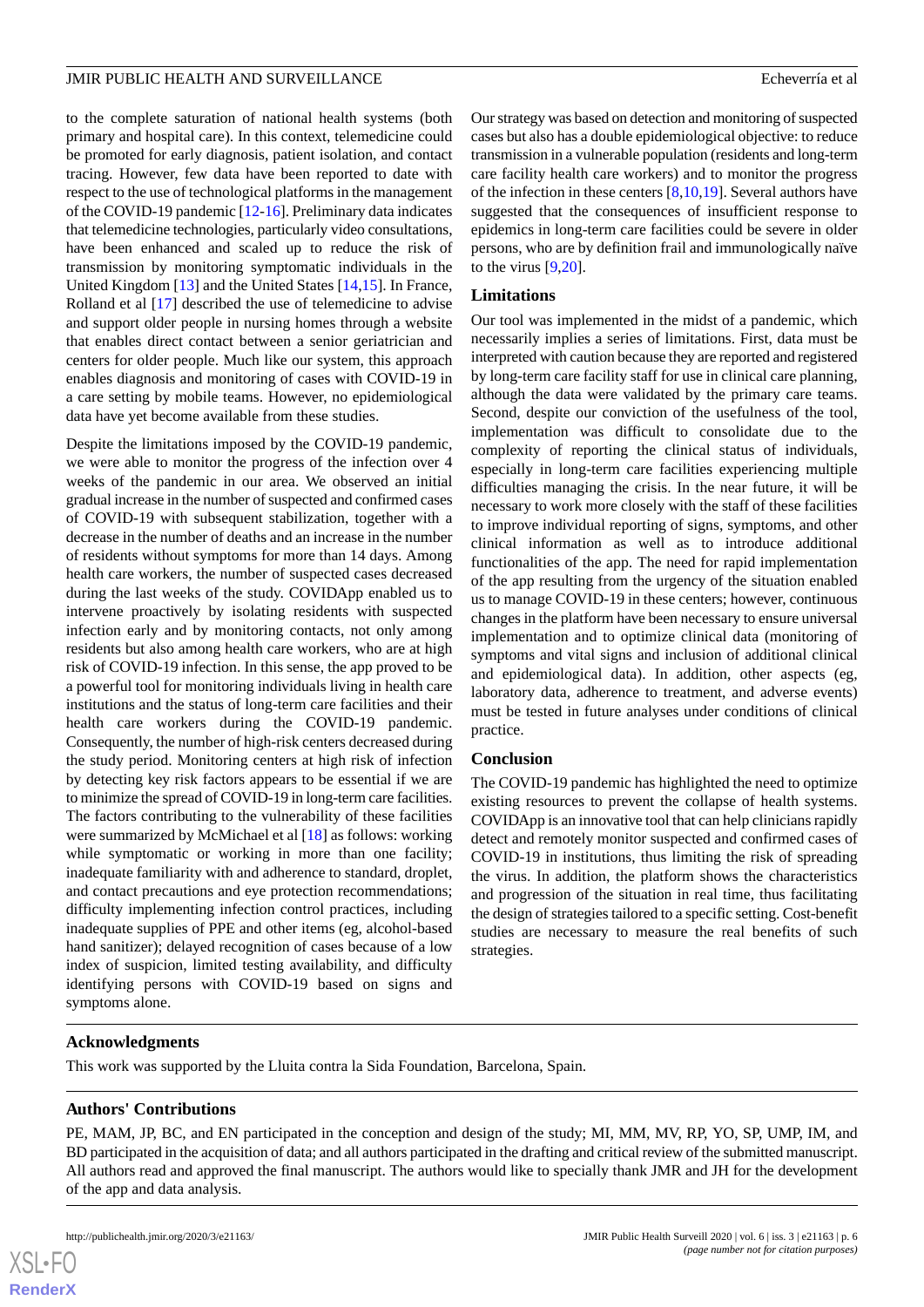## **Conflicts of Interest**

None declared.

#### <span id="page-6-0"></span>**References**

- <span id="page-6-1"></span>1. New-type coronavirus causes pneumonia in Wuhan: expert. Xinhua News Agency. 2020 Jan 09. URL: [http://www.](http://www.xinhuanet.com/english/2020-01/09/c_138690570.htm) [xinhuanet.com/english/2020-01/09/c\\_138690570.htm](http://www.xinhuanet.com/english/2020-01/09/c_138690570.htm) [accessed 2020-02-06]
- <span id="page-6-2"></span>2. Lu H, Stratton CW, Tang Y. Outbreak of pneumonia of unknown etiology in Wuhan, China: The mystery and the miracle. J Med Virol 2020 Apr 12;92(4):401-402 [[FREE Full text](http://europepmc.org/abstract/MED/31950516)] [doi: [10.1002/jmv.25678](http://dx.doi.org/10.1002/jmv.25678)] [Medline: [31950516\]](http://www.ncbi.nlm.nih.gov/entrez/query.fcgi?cmd=Retrieve&db=PubMed&list_uids=31950516&dopt=Abstract)
- <span id="page-6-3"></span>3. Coronavirus Business Update. Financial Times. URL: <http://www.ft.com/coronavirus-latest> [accessed 2020-04-30]
- <span id="page-6-4"></span>4. Coronavirus disease 2019 (COVID-19) Situation Report – 48. World Health Organization. 2020 Mar 08. URL: [https://www.](https://www.who.int/docs/default-source/coronaviruse/situation-reports/20200308-sitrep-48-covid-19.pdf?sfvrsn) [who.int/docs/default-source/coronaviruse/situation-reports/20200308-sitrep-48-covid-19.pdf?sfvrsn](https://www.who.int/docs/default-source/coronaviruse/situation-reports/20200308-sitrep-48-covid-19.pdf?sfvrsn) [accessed 2020-03-12]
- <span id="page-6-5"></span>5. Spanish Council of Ministers. Government decrees state of emergency to stop spread of coronavirus COVID-19. La Moncloa. 2020 Mar 14. URL: [https://www.lamoncloa.gob.es/lang/en/gobierno/councilministers/Paginas/2020/20200314council-extr.](https://www.lamoncloa.gob.es/lang/en/gobierno/councilministers/Paginas/2020/20200314council-extr.aspx) [aspx](https://www.lamoncloa.gob.es/lang/en/gobierno/councilministers/Paginas/2020/20200314council-extr.aspx) [accessed 2020-07-07]
- <span id="page-6-6"></span>6. Liu K, Chen Y, Lin R, Han K. Clinical features of COVID-19 in elderly patients: A comparison with young and middle-aged patients. J Infect 2020 Jun;80(6):e14-e18 [\[FREE Full text\]](http://europepmc.org/abstract/MED/32171866) [doi: [10.1016/j.jinf.2020.03.005](http://dx.doi.org/10.1016/j.jinf.2020.03.005)] [Medline: [32171866\]](http://www.ncbi.nlm.nih.gov/entrez/query.fcgi?cmd=Retrieve&db=PubMed&list_uids=32171866&dopt=Abstract)
- <span id="page-6-7"></span>7. Onder G, Rezza G, Brusaferro S. Case-Fatality Rate and Characteristics of Patients Dying in Relation to COVID-19 in Italy. JAMA 2020 Mar 23:1775-1776. [doi: [10.1001/jama.2020.4683](http://dx.doi.org/10.1001/jama.2020.4683)] [Medline: [32203977\]](http://www.ncbi.nlm.nih.gov/entrez/query.fcgi?cmd=Retrieve&db=PubMed&list_uids=32203977&dopt=Abstract)
- <span id="page-6-8"></span>8. Dosa D, Jump RL, LaPlante K, Gravenstein S. Long-Term Care Facilities and the Coronavirus Epidemic: Practical Guidelines for a Population at Highest Risk. J Am Med Dir Assoc 2020 May;21(5):569-571 [[FREE Full text](http://europepmc.org/abstract/MED/32179000)] [doi: [10.1016/j.jamda.2020.03.004](http://dx.doi.org/10.1016/j.jamda.2020.03.004)] [Medline: [32179000\]](http://www.ncbi.nlm.nih.gov/entrez/query.fcgi?cmd=Retrieve&db=PubMed&list_uids=32179000&dopt=Abstract)
- <span id="page-6-9"></span>9. Yen M, Schwartz J, King C, Lee C, Hsueh P, Society of Taiwan Long-term Care Infection Prevention and Control. Recommendations for protecting against and mitigating the COVID-19 pandemic in long-term care facilities. J Microbiol Immunol Infect 2020 Jun;53(3):447-453 [\[FREE Full text\]](https://linkinghub.elsevier.com/retrieve/pii/S1684-1182(20)30097-9) [doi: [10.1016/j.jmii.2020.04.003](http://dx.doi.org/10.1016/j.jmii.2020.04.003)] [Medline: [32303480\]](http://www.ncbi.nlm.nih.gov/entrez/query.fcgi?cmd=Retrieve&db=PubMed&list_uids=32303480&dopt=Abstract)
- <span id="page-6-10"></span>10. D'Adamo H, Yoshikawa T, Ouslander JG. Coronavirus Disease 2019 in Geriatrics and Long-Term Care: The ABCDs of COVID-19. J Am Geriatr Soc 2020 May;68(5):912-917. [doi: [10.1111/jgs.16445](http://dx.doi.org/10.1111/jgs.16445)] [Medline: [32212386](http://www.ncbi.nlm.nih.gov/entrez/query.fcgi?cmd=Retrieve&db=PubMed&list_uids=32212386&dopt=Abstract)]
- <span id="page-6-11"></span>11. Puig J, Echeverría P, Lluch T, Herms J, Estany C, Bonjoch A, et al. Usability of a Mobile Health Application ("app") in Older HIV-Infected Patients: An Emerging Tool for Care, Education, and Prevention: Randomized Controlled Trial. JMIR Preprints 2019 Jun 10 (forthcoming). [doi: [10.2196/preprints.16522](http://dx.doi.org/10.2196/preprints.16522)]
- <span id="page-6-14"></span><span id="page-6-13"></span>12. Ohannessian R, Duong TA, Odone A. Global Telemedicine Implementation and Integration Within Health Systems to Fight the COVID-19 Pandemic: A Call to Action. JMIR Public Health Surveill 2020 Apr 02;6(2):e18810 [\[FREE Full text](https://publichealth.jmir.org/2020/2/e18810/)] [doi: [10.2196/18810](http://dx.doi.org/10.2196/18810)] [Medline: [32238336\]](http://www.ncbi.nlm.nih.gov/entrez/query.fcgi?cmd=Retrieve&db=PubMed&list_uids=32238336&dopt=Abstract)
- <span id="page-6-15"></span>13. Greenhalgh T, Wherton J, Shaw S, Morrison C. Video consultations for covid-19. BMJ 2020 Mar 12;368:m998. [doi: [10.1136/bmj.m998\]](http://dx.doi.org/10.1136/bmj.m998) [Medline: [32165352](http://www.ncbi.nlm.nih.gov/entrez/query.fcgi?cmd=Retrieve&db=PubMed&list_uids=32165352&dopt=Abstract)]
- <span id="page-6-12"></span>14. Hollander JE, Carr BG. Virtually Perfect? Telemedicine for Covid-19. N Engl J Med 2020 Apr 30;382(18):1679-1681. [doi: [10.1056/nejmp2003539](http://dx.doi.org/10.1056/nejmp2003539)]
- <span id="page-6-16"></span>15. Dorsey ER, Topol EJ. Telemedicine 2020 and the next decade. Lancet 2020 Mar;395(10227):859. [doi: [10.1016/s0140-6736\(20\)30424-4](http://dx.doi.org/10.1016/s0140-6736(20)30424-4)]
- <span id="page-6-17"></span>16. Smith AC, Thomas E, Snoswell CL, Haydon H, Mehrotra A, Clemensen J, et al. Telehealth for global emergencies: Implications for coronavirus disease 2019 (COVID-19). J Telemed Telecare 2020 Mar 20;26(5):309-313. [doi: [10.1177/1357633x20916567\]](http://dx.doi.org/10.1177/1357633x20916567)
- <span id="page-6-18"></span>17. Rolland Y, Benetos A, Villars H, Braun H, Blain H. Editorial: A COVID-19 Support Platform for Long Term Care Facilities. J Nutr Health Aging 2020 Apr 15;24(5):461-462 [\[FREE Full text\]](http://europepmc.org/abstract/MED/32346680) [doi: [10.1007/s12603-020-1364-x\]](http://dx.doi.org/10.1007/s12603-020-1364-x) [Medline: [32346680](http://www.ncbi.nlm.nih.gov/entrez/query.fcgi?cmd=Retrieve&db=PubMed&list_uids=32346680&dopt=Abstract)]
- <span id="page-6-19"></span>18. McMichael TM, Currie DW, Clark S, Pogosjans S, Kay M, Schwartz NG, Public Health–SeattleKing County' EvergreenHealth, CDC COVID-19 Investigation Team. Epidemiology of Covid-19 in a Long-Term Care Facility in King County, Washington. N Engl J Med 2020 May 21;382(21):2005-2011 [[FREE Full text](http://europepmc.org/abstract/MED/32220208)] [doi: [10.1056/NEJMoa2005412](http://dx.doi.org/10.1056/NEJMoa2005412)] [Medline: [32220208](http://www.ncbi.nlm.nih.gov/entrez/query.fcgi?cmd=Retrieve&db=PubMed&list_uids=32220208&dopt=Abstract)]
- 19. Ouslander JG. Coronavirus Disease19 in Geriatrics and Long-Term Care: An Update. J Am Geriatr Soc 2020 May 16;68(5):918-921. [doi: [10.1111/jgs.16464\]](http://dx.doi.org/10.1111/jgs.16464) [Medline: [32243567\]](http://www.ncbi.nlm.nih.gov/entrez/query.fcgi?cmd=Retrieve&db=PubMed&list_uids=32243567&dopt=Abstract)
- 20. Garnier-Crussard A, Forestier E, Gilbert T, Krolak-Salmon P. Novel Coronavirus (COVID-19) Epidemic: What Are the Risks for Older Patients? J Am Geriatr Soc 2020 May 12;68(5):939-940 [\[FREE Full text\]](http://europepmc.org/abstract/MED/32162679) [doi: [10.1111/jgs.16407\]](http://dx.doi.org/10.1111/jgs.16407) [Medline: [32162679](http://www.ncbi.nlm.nih.gov/entrez/query.fcgi?cmd=Retrieve&db=PubMed&list_uids=32162679&dopt=Abstract)]

### **Abbreviations**

[XSL](http://www.w3.org/Style/XSL)•FO **[RenderX](http://www.renderx.com/)**

**COVID-19:** coronavirus disease **PPE:** personal protective equipment **RT-PCR:** reverse transcriptase–polymerase chain reaction **SARS-CoV-2:** severe acute respiratory syndrome coronavirus 2